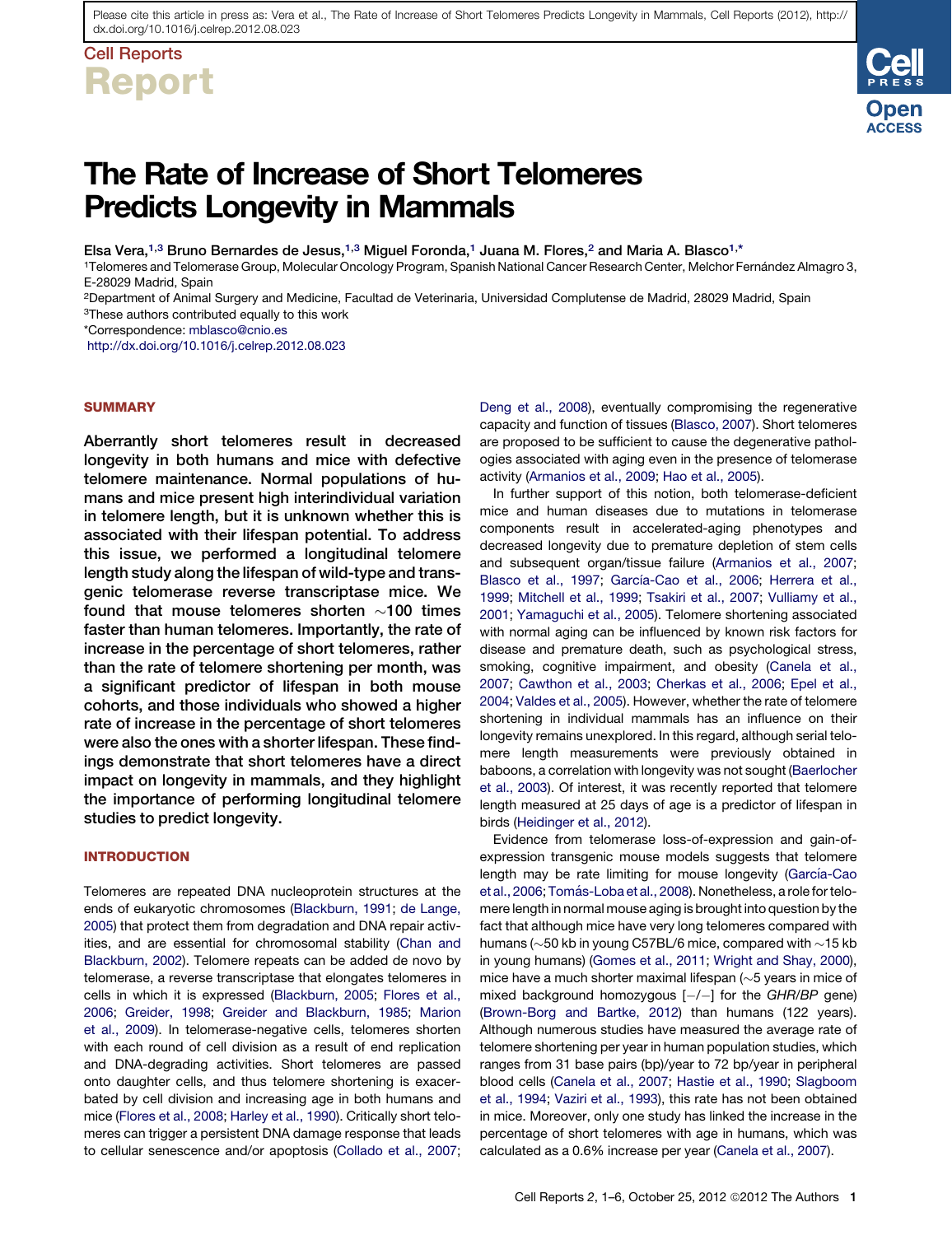<span id="page-1-0"></span>



Here, we reasoned that the rate of increase in the percentage of short telomeres and the rate of telomere shortening throughout the lifespan of individuals might explain the different longevities of wild-type (WT) mice and humans, as well as the interindividual variations in longevity in mammals.

With the aim of determining the rate of telomere shortening and the rate of increase in the percentage of short telomeres with aging in mice, we performed longitudinal telomere length determinations in the blood of individual mice by using an automated high-throughput quantitative fluorescence in situ hybridization (HT-QFISH) platform ([Canela et al., 2007\)](#page-4-0).

To correct for gender and genetic background, as well as to circumvent possible effects of reproduction on telomere length, we used only male mice of a 100% C57BL/6 background. In addition, the mice were individually housed at 3 months of

### Figure 1. Mouse Telomeres Shorten 100- Fold Faster than Human Telomeres with Aging

(A) Kaplan-Meyer survival curves of the indicated cohorts. Arrows indicate time of blood extraction. (B and C) The mean telomere length (B) and percentage of short telomeres (C) were determined by HT-QFISH on white blood cells (n, number of mice). Values are given as average  $\pm$  SEM, and statistical significance was determined by onetailed Student's t test. (B) From left to right (average  $\pm$  SEM): 51.49  $\pm$  1.633, 45.10  $\pm$  1.322,  $43.18 \pm 1.118$ ,  $37.51 \pm 2.241$ ,  $52.61 \pm 2.049$ ,  $46.06 \pm 2.142, 40.54 \pm 2.053, 38.55 \pm 1.801.$  (C) From left to right (average  $\pm$  SEM): 12.78  $\pm$  0.8693,  $16.19 \pm 0.8230, 17.99 \pm 1.257, 25.14 \pm 3.552,$  $12.16 \pm 1.078$ ,  $16.68 \pm 1.237$ ,  $20.77 \pm 1.798$ ,  $21.93 \pm 2.581$ .

(D and E) Adjustment of mean telomere length (D) and percentage of short telomeres (E) with aging to a linear or quadratic model. Second-order polynomial adjustment (quadratic) was used for the nonlinear fit model.

age and fed a defined diet of 92.5 kcal per week (see [Experimental Procedures](#page-3-0)). This caloric intake represents  $\sim$ 10% fewer calories than the average daily intake of C57BL/6 mice, and was used to avoid a possible impact of obesity on longevity. In parallel, we determined the same parameters in a transgenic mouse line overexpressing the mouse catalytic subunit of telomerase reverse transcriptase (TERT) in various epithelial tissues (hereafter termed transgenic TERT [TgTERT]; González-Suárez et al., [2001,](#page-5-0) [2002\)](#page-5-0). This mouse line has a comparable 100% C57BL/6 background; however, it presents delayed signs of aging compared with WT mice (Gonzá-

lez-Suárez et al., 2005; this work), as well as a 40% increase in median longevity when combined with overexpression of tumor suppressor genes (Tomá[s-Loba et al., 2008](#page-5-0)). As shown in Figure 1A, the TgTERT mice used here show a delayed onset of the first deaths in the colony compared with the WT cohorts (see Figure 1A), in agreement with their increased healthspan. Thus, we set out to study whether any telomere-related parameter could predict longevity in these two independent mouse cohorts (TgTERT and WT) with slightly different longevities.

For cell analyses, we used peripheral blood leukocytes (PBLs), which are widely used for human telomere length studies because hematopoietic stems cells proliferate throughout life and thus reflect on cellular turnover associated with the aging process. Telomere length measurements in the blood have been shown to be representative of the general health status in humans ([Canela et al., 2007](#page-4-0); [Cawthon et al., 2003;](#page-4-0) [Collerton](#page-4-0) [et al., 2007](#page-4-0); [Mainous et al., 2010;](#page-5-0) [Valdes et al., 2005](#page-5-0)) and mice [\(Bernardes de Jesus et al., 2012](#page-4-0)), and provide an indicator of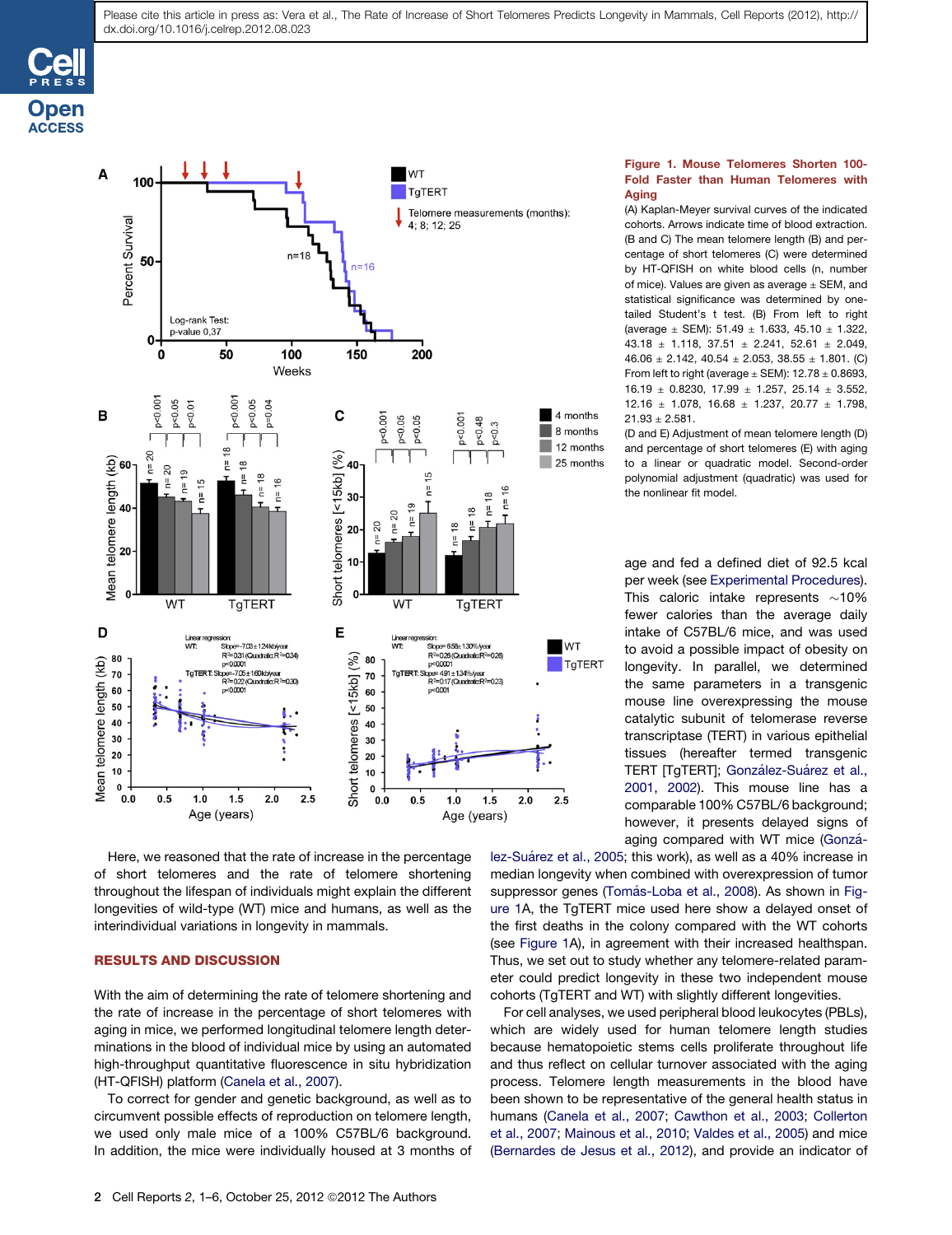

the general healthspan. In this regard, although the TERT transgenic mice used here do not target telomerase to blood cells, TERT expression in these mice has systemic beneficial effects that delay aging (Tomá[s-Loba et al., 2008](#page-5-0)), as also observed recently when a gene therapy strategy was used to overexpress TERT late in life ([Bernardes de Jesus et al., 2012\)](#page-4-0). We extracted  $300$   $\mu$ l of blood from the facial vein of each mouse at 4, 8, 12, and 25 months of age (see [Experimental Procedures](#page-3-0)) and the mice were left to age until the end of their lifespan, to obtain their complete longevity curve ([Figure 1A](#page-1-0)). To avoid morbidity associated with this procedure in old mice, blood extractions were not performed after 25 months of age. Of note, we observed a delay in the age at onset of first death in the TgTERT cohort: the first mouse died at >100 weeks of age, compared with <50 weeks of age in the case of the WT cohort [\(Figure 1](#page-1-0)A). We determined both the average telomere length and the percentage of short telomeres at the indicated time points per individual mouse by using HT-QFISH ([Canela et al.,](#page-4-0) [2007\)](#page-4-0). HT-QFISH is able to measure individual telomere signals at a single-cell level in interphasic nuclei. In this setting, each telomere signal corresponds to a clustering of few individual telomeres. The percentage used to represent short telomeres by HT-QFISH usually corresponds to the 10%–20% percentile in the reference population (in this case, we used 4-monthold WT mice as reference), which is 15 kb. We previously determined that telomere signals <15 kb are a good indicator of the presence of short telomeres in mouse blood cells and reflect differences in telomere length between different cohorts and treatments [\(Bernardes de Jesus et al., 2012](#page-4-0)). Therefore, here we set a cutoff of 15 kb to quantify the presence of short telomeres. In addition, we performed correlations with other cutoffs  $(<2, <5,$  and  $<10$  kb), but we observed the strongest correlations at the 15 kb cutoff (not shown).

First, it is apparent that even though mouse telomeres are very long at young ages (>50 kb at 4 months of age), they shorten with age, as reflected by both a significant decrease in the mean telomere length and a significant increase in the percentage of short telomeres, detectable at 4 month intervals [\(Figures 1B](#page-1-0) and 1C). By adjusting the data to a linear regression model, we determined a rate of telomere shortening (as estimated by the slope of the regression line) of 7,000 bp per year ([Figure 1](#page-1-0)D), which was comparable in both mouse cohorts and is 100 times faster than that obtained for human PBLs using the same technology [\(Canela et al., 2007](#page-4-0)). These results indicate that even though mouse telomeres are much longer than human telomeres at younger ages, they exhibit a much faster rate of shortening with age, highlighting the relevance of performing longitudinal telomere length studies rather than measuring telomeres at a single time point. The rate of increase in the percentage of short telomeres per year was 6.6% in WT mice and 4.9% in the TgTERT cohort (as estimated by the slope of the regression line; [Figure 1E](#page-1-0)).

Next, we investigated whether the telomere length or the percentage of short telomeres at any of the studied timepoints is predictive of mouse longevity, as was recently reported for zebra finches ([Heidinger et al., 2012\)](#page-5-0). In the case of mice, however, we did not find a significant correlation between either the average telomere length or the percentage of short telomeres with longevity in any of the two mouse cohorts, with the exception of an inverse correlation between average telomere length and longevity at 12 months of age in the TgTERT mice (Figure S1).

Longitudinal studies allow one to examine telomere dynamics in a given individual over time. A given rate of telomere shortening or a rate of increase in the percentage of short telomeres is the result of a longitudinal trend in individual mice that may reflect very complex genetic traits associated with longevity, which cannot be inferred from a single time-point measurement. Therefore, we determined the rate of increase in the percentage of short telomeres per month and the rate of telomere shortening per month for every mouse under study. Strikingly, we found a significant correlation between the rate of increase in the percentage of short telomeres per month and longevity [\(Fig](#page-3-0)[ure 2A](#page-3-0)), which could be observed in both mouse cohorts, and between the rate of telomere shortening per month and longevity [\(Figure 2B](#page-3-0)), which was only observed in WT mice. We also observed a significant correlation between the rates of increase in the percentage of short telomeres and mean telomere shortening ([Figure 2C](#page-3-0)). Together, these results indicate that the rate of increase in the percentage of short telomeres is a reliable and robust predictor of mouse longevity in two different mouse strains with different TERT expression levels and different longevities. The mice with the higher rates of increase in the percentage of short telomeres were the ones that had shorter lives, while those with lower rates of increase in the percentage of short telomeres were the ones that enjoyed longer lives.

The fact that the TgTERT cohorts did not show a correlation between the rate of telomere shortening per month and longevity prompted us to address whether this was the consequence of TgTERT mice showing a delayed time of onset of the first death in the colony. In particular, to assess whether lifespan can influence the rate of telomere shortening or the rate of increase in the percentage of short telomeres, we plotted these two parameters at different time intervals of measurement (Figure S2). Indeed, age influenced the rate of mean telomere shortening per month in a discontinuous manner, so that we found higher rates of telomere shortening per month in young mice compared with older mice (Figure S2B). Of interest, this was not the case for the rate of increase in the percentage of short telomeres per month, which was quite constant at different age intervals in both mouse cohorts, with the exception of lower rates of increase in the percentage of short telomeres in old TgTERT mice (Figure S2A). The fact that the rate of telomere shortening per month was not constant with age in both mouse cohorts could account for the significant correlation between the rate of mean telomere shortening per month and longevity in the WT mice but not in the TgTERT mice ([Figure 2B](#page-3-0)), because a significant fraction of WT mice (versus only one TgTERT mouse) died before measurement of the four time points. Indeed, even if we exclude the single TgTERT mouse that died before the fourth measurement, we observe a strong correlation between the rate of increase in the percentage of short telomeres and longevity (Figure S3). These findings indicate that the rate of increase in the percentage of short telomeres is a robust and reliable telomere marker for longevity studies.

It is of interest to note that differences in telomere length and longevity could not be attributed to differences in gender,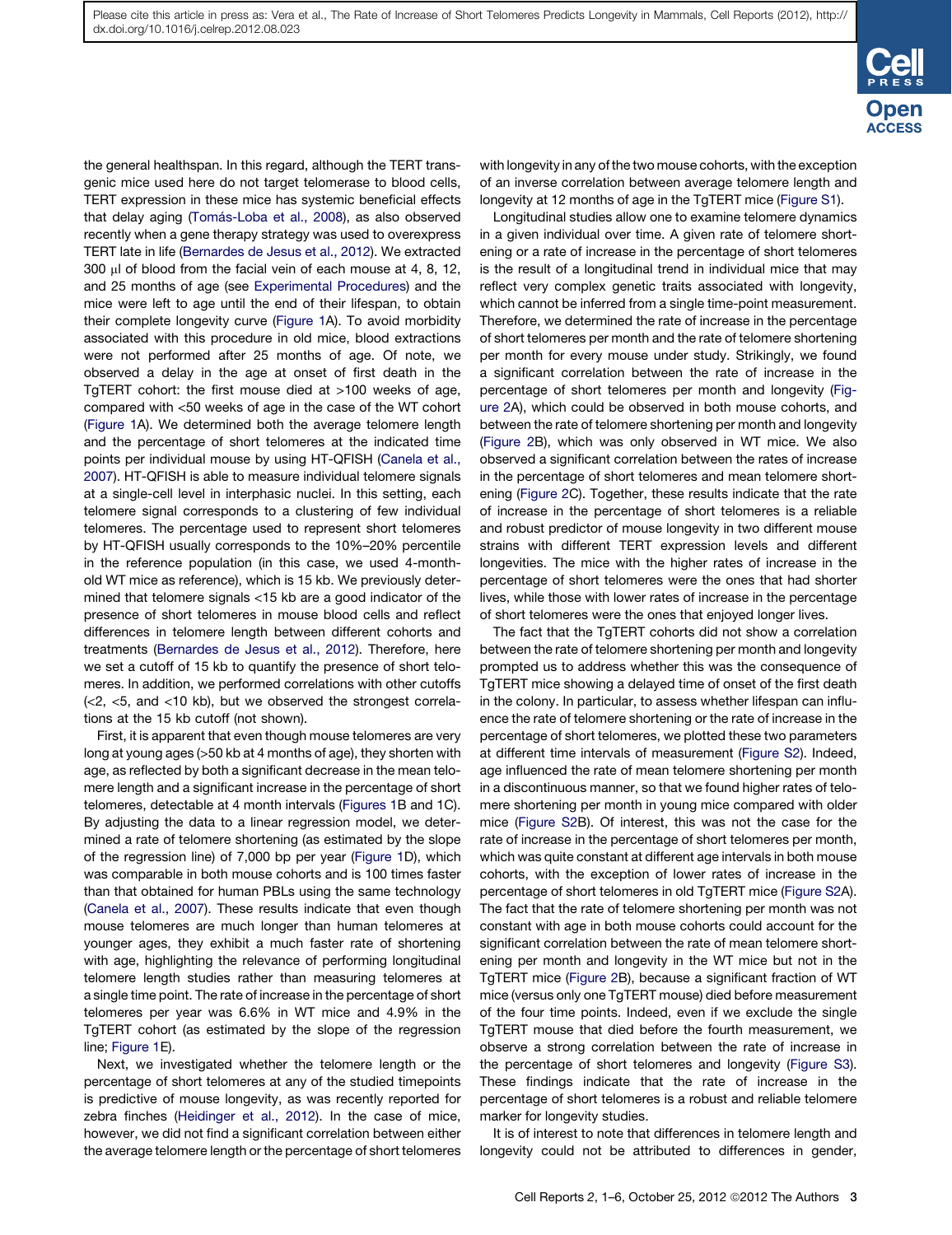<span id="page-3-0"></span>



reproduction, genetic background, or environmental factors, as only male mice of the C57BL/6 genetic background housed at our specific pathogen-free (SPF) facility were studied. In this regard, we did not find a correlation between the rate of increase in the percentage of short telomeres or rates of telomere shortening and weight gain with age (Figure S4), which together with the fact that the mice were fed a defined diet rules out a possible dietary contribution. These results suggest that differences in the rate of increase in the percentage of short telomeres or in the rate of telomere shortening, which have been shown to vary among individuals of the same age in different species [\(Can](#page-4-0)[ela et al., 2007;](#page-4-0) [Heidinger et al., 2012](#page-5-0); [Monaghan, 2010\)](#page-5-0), may be the result of small differences in modifier genes, or environmental factors, and offer an experimental platform to uncover new factors for modulation of aging and longevity.

Finally, we sought to determine whether variations in the rate of increase in the percentage of short telomeres had an impact on pathologies found at the time of death. To that end, we performed a full histopathological analysis of mice under study at their endpoint. The more prevalent pathologies found in C57BL/6 mice at their time of death are cancer (in  $\sim$  50%–80% of mice) and age-associated pathologies  $(\sim50\% - 20\%)$  (González-Suárez et al., 2002; [Herranz et al., 2010;](#page-5-0) Tomá[s-Loba et al.,](#page-5-0) [2008](#page-5-0)). We first determined whether the incidence of malignant cancers (lymphoma, sarcoma, and adenocarcinoma) showed any differential prevalence in mice belonging to either the higher or lower quartile of rate of increase in the percentage of short telomeres. We found a similar incidence of cancer or degenerative

### Figure 2. The Rate of Increase in the Percentage of Short Telomeres and the Rate of Telomere Shortening Predicts Mouse **Longevity**

(A–C) The percentage of short telomeres (<15 kb; A and C) and mean telomere length (B and C) were determined by HT-QFISH on white blood cells (see [Figure 1](#page-1-0)). Linear regression lines were calculated for the values obtained for the rate of increase in the percentage of short telomeres and for the rate of mean telomere length shortening (kb/month) versus lifespan (weeks). (A) Rate of increase in the percentage of short telomeres (<15 kb) per month versus lifespan (weeks). (B) Rate of mean telomere length shortening (kb/month) versus the rate of increase in the percentage of short telomeres (per month). (C) Rate of mean telomere length shortening (kb/month) versus the rate of increase in the percentage of short telomeres (<15 kb) per month. The slope of each regression line is indicated. See also Figures S1, S2, S3, S4, and S5.

diseases in both cases, in spite of the fact that mice belonging to the higher quartile of rate of increase in the percentage of short telomeres showed a median age at death of 105 weeks, compared with 140 weeks in the case of mice belonging to the lower quartile (Figure S5). We observed the same tendency in the TgTERT cohort, and mice belonging to

the higher quartile of rate of increase in the percentage of short telomeres showed a median age at death of 116 weeks, compared with 149 weeks in the case of mice belonging to the lower quartile.

Collectively, these findings demonstrate that the rate of increase in the percentage of short telomeres during an individual's lifetime, rather than the rate of telomere shortening over time, determines longevity in mice. These results bring into question the prevailing viewpoint that telomere shortening does not influence replicative aging in WT mice [\(Gomes et al., 2011;](#page-5-0) [Wright and Shay, 2000\)](#page-5-0), and highlight the importance of performing longitudinal telomere studies to predict traits as complex as longevity.

### **EXPERIMENTAL PROCEDURES**

Male mice of a 100% C57BL/6 background were produced and stored at the SPF barrier area of the Spanish National Cancer Center, in accordance with the recommendations of the Federation of European Laboratory Animal Science Associations.

In this study we used a total of 38 mice (20 WT and 18 TgTERT; [Figure 1](#page-1-0)B). Two mice from each cohort were sacrificed after the last telomere length measurement point for experimentation, and were excluded from the survival curves and other correlations involving final lifespan.

After weaning, five mice were housed per cage and fed a nonpurified diet (No. 2018; Harlan) ad libitum. For the aging study, 3-month-old mice were individually housed and were fed 92.5 kcal per week of chemically defined control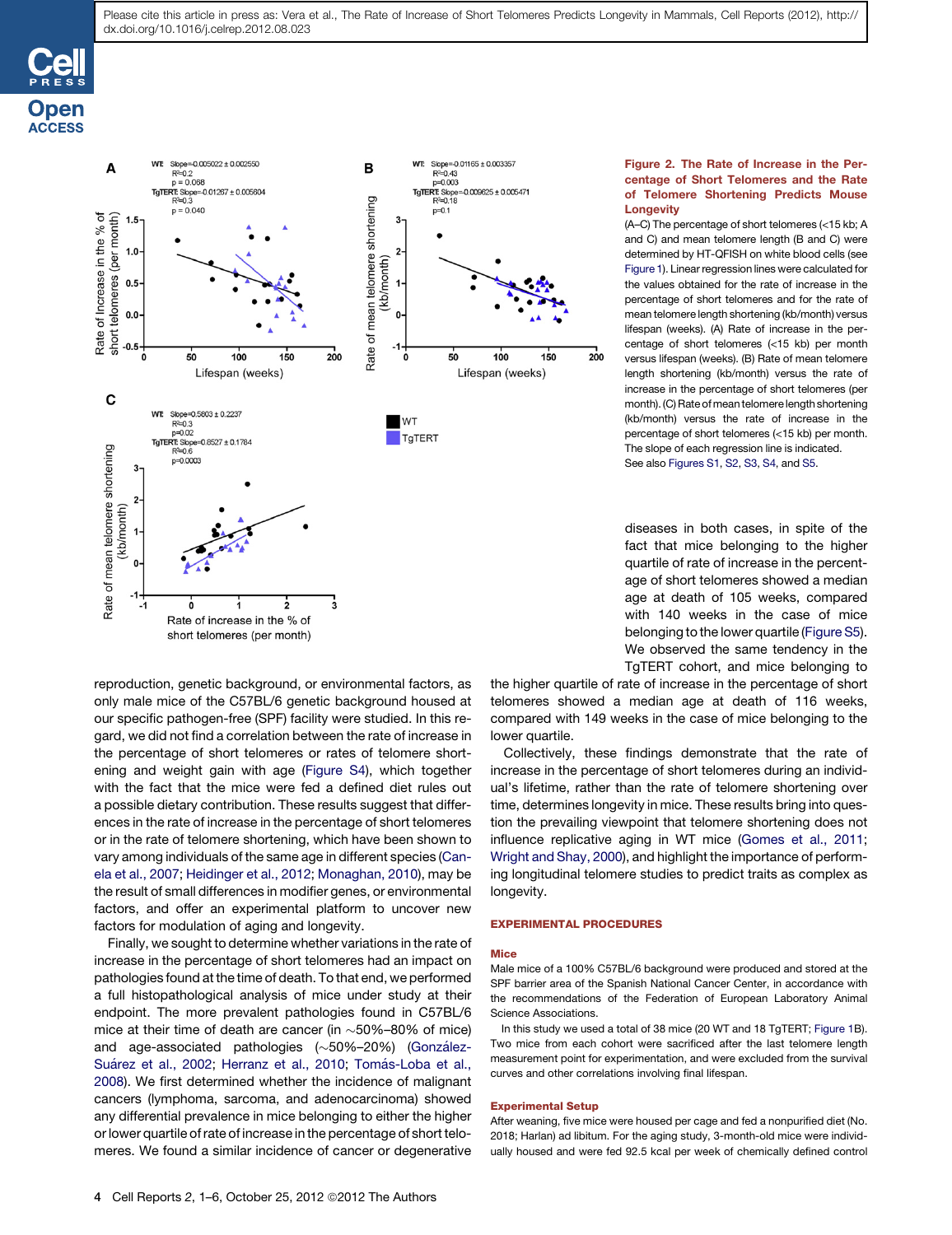

<span id="page-4-0"></span>diet (AIN-93M, diet No. F05312; Bio-Serv). This caloric intake was  $\sim$ 10% fewer calories than the average daily intake of C57BL/6 mice, to ensure that all food was consumed. Defined diets were cold-packed into 1 g pellets. The mice were fed two-sevenths of the weekly allotment of food on Monday and Wednesday, and three-sevenths of that amount of Friday (Dhahbi et al., 2004; [Pugh et al., 1999](#page-5-0)).

Mice were inspected on a daily basis and sacrificed when they presented signs of illness or tumors, in accordance with the Guidelines for Humane Endpoints for Animals Used in Biomedical Research ([Harrison et al., 2009](#page-5-0)). The date of euthanasia was considered as an estimation of the natural lifespan. The mice were subjected to necropsy and histopathological analysis.

Histopathology was performed as previously described (González-Suárez [et al., 2001\)](#page-5-0). Briefly, tissues and organs were fixed for 24 hr in a 10% neutral buffered formalin solution at room temperature, dehydrated through graded alcohols and xylene, and embedded in paraffin. Histological analysis was achieved on 4–5  $\mu$ m sections according to standard procedures. Cancerrelated pathologies and senile lesions were grouped as described previously (Tomá[s-Loba et al., 2008](#page-5-0)).

### **HT-OFISH on PRI s**

For access on Pals<br>Blood was extracted from the facial vein at the indicated time points. Upon erythrocyte lysis (buffer EL; Qiagen), PBLs were plated on a clear-bottom, black-walled, 96-well plate, and HT-QFISH was performed as previously described (Canela et al., 2007). The accuracy and sensitivity of HT-QFISH are similar to those of telomere QFISH on metaphasic chromosomes (Canela et al., 2007). We analyzed telomere length values using individual telomere spots (>5,000 per sample) corresponding to the specific binding of a Cy3 labeled telomeric probe. Fluorescence intensities were converted into kilobases as described previously (Canela et al., 2007; [McIlrath et al., 2001\)](#page-5-0).

A log-rank test was used to calculate statistical differences in the survival curves. Student's t-test was used to calculate the statistical significance of the mean telomere and short telomere variation over time. To calculate the rate of increase in the percentage of short telomeres and the rate of mean telomere shortening, linear regression lines were calculated for each mouse with GraphPad Prism, representing the best-fit values of the four values calculated at the different time points (either percentage of short telomeres or mean telomere length). For mice that died before the acquisition of all time points, linear regression lines were determined from the available measurements. The p value was calculated by dividing the slope by its standard error, and represents the correlation between the axes (slope significantly different from zero). Pathological analysis was calculated with the  $\chi^2$  test.

### **SUPPLEMENTAL INFORMATION**

Supplemental Information includes five figures and can be found with this article online at <http://dx.doi.org/10.1016/j.celrep.2012.08.023>.

This is an open-access article distributed under the terms of the Creative Commons Attribution 3.0 Unported License (CC-BY; [http://creativecommons.](http://creativecommons.org/licenses/by/3.0/legalcode) [org/licenses/by/3.0/legalcode\)](http://creativecommons.org/licenses/by/3.0/legalcode).

We are indebted to Rosa Serrano for mouse colony management. The Blasco laboratory is funded by the Spanish Ministry of Science and Innovation, European Union (GENICA and TELOMARKER), European Research Council (Advanced Grant), Fundación Botín, and Fundación Lilly. E.V. performed most of the experimental work. B.B.J. and M.F. analyzed data and wrote the paper. J.M.F. did the pathological analysis. M.A.B. directed the project and wrote the paper.

Received: May 3, 2012 Revised: July 11, 2012 Accepted: August 21, 2012 Published online: September 27, 2012

### **REFERENCES**

Armanios, M., Alder, J.K., Parry, E.M., Karim, B., Strong, M.A., and Greider, C.W. (2009). Short telomeres are sufficient to cause the degenerative defects associated with aging. Am. J. Hum. Genet. *85*, 823–832.

Armanios, M.Y., Chen, J.J., Cogan, J.D., Alder, J.K., Ingersoll, R.G., Markin, C., Lawson, W.E., Xie, M., Vulto, I., Phillips, J.A., 3rd., et al. (2007). Telomerase mutations in families with idiopathic pulmonary fibrosis. N. Engl. J. Med. *356*, 1317–1326.

Baerlocher, G.M., Mak, J., Röth, A., Rice, K.S., and Lansdorp, P.M. (2003). Telomere shortening in leukocyte subpopulations from baboons. J. Leukoc. Biol. *73*, 289–296.

Bernardes de Jesus, B., Vera, E., Schneeberger, K., Tejera, A.M., Ayuso, E., Bosch, F., and Blasco, M.A. (2012). Telomerase gene therapy in adult and old mice delays aging and increases longevity without increasing cancer. EMBO Mol. Med. *4*, 691–704.

Blackburn, E.H. (1991). Structure and function of telomeres. Nature *350*, 569–573.

Blackburn, E.H. (2005). Telomeres and telomerase: their mechanisms of action and the effects of altering their functions. FEBS Lett. *579*, 859–862.

Blasco, M.A. (2007). Telomere length, stem cells and aging. Nat. Chem. Biol. *3*, 640–649.

Blasco, M.A., Lee, H.W., Hande, M.P., Samper, E., Lansdorp, P.M., DePinho, R.A., and Greider, C.W. (1997). Telomere shortening and tumor formation by mouse cells lacking telomerase RNA. Cell *91*, 25–34.

Brown-Borg, H.M., and Bartke, A. (2012). GH and IGF1: roles in energy metabolism of long-living GH mutant mice. J. Gerontol. A Biol. Sci. Med. Sci. *67*, 652–660.

Canela, A., Vera, E., Klatt, P., and Blasco, M.A. (2007). High-throughput telomere length quantification by FISH and its application to human population studies. Proc. Natl. Acad. Sci. USA *104*, 5300–5305.

Cawthon, R.M., Smith, K.R., O'Brien, E., Sivatchenko, A., and Kerber, R.A. (2003). Association between telomere length in blood and mortality in people aged 60 years or older. Lancet *361*, 393–395.

Collado, M., Blasco, M.A., and Serrano, M. (2007). Cellular senescence in cancer and aging. Cell *130*, 223–233.

Collerton, J., Martin-Ruiz, C., Kenny, A., Barrass, K., von Zglinicki, T., Kirkwood, T., and Keavney, B.; Newcastle 85+ Core Study Team. (2007). Telomere length is associated with left ventricular function in the oldest old: the Newcastle 85+ study. Eur. Heart J. *28*, 172–176.

Chan, S.W., and Blackburn, E.H. (2002). New ways not to make ends meet: telomerase, DNA damage proteins and heterochromatin. Oncogene *21*, 553–563.

Cherkas, L.F., Aviv, A., Valdes, A.M., Hunkin, J.L., Gardner, J.P., Surdulescu, G.L., Kimura, M., and Spector, T.D. (2006). The effects of social status on biological aging as measured by white-blood-cell telomere length. Aging Cell *5*, 361–365.

de Lange, T. (2005). Shelterin: the protein complex that shapes and safeguards human telomeres. Genes Dev. *19*, 2100–2110.

Deng, Y., Chan, S.S., and Chang, S. (2008). Telomere dysfunction and tumour suppression: the senescence connection. Nat. Rev. Cancer *8*, 450–458.

Dhahbi, J.M., Kim, H.J., Mote, P.L., Beaver, R.J., and Spindler, S.R. (2004). Temporal linkage between the phenotypic and genomic responses to caloric restriction. Proc. Natl. Acad. Sci. USA *101*, 5524–5529.

Epel, E.S., Blackburn, E.H., Lin, J., Dhabhar, F.S., Adler, N.E., Morrow, J.D., and Cawthon, R.M. (2004). Accelerated telomere shortening in response to life stress. Proc. Natl. Acad. Sci. USA *101*, 17312–17315.